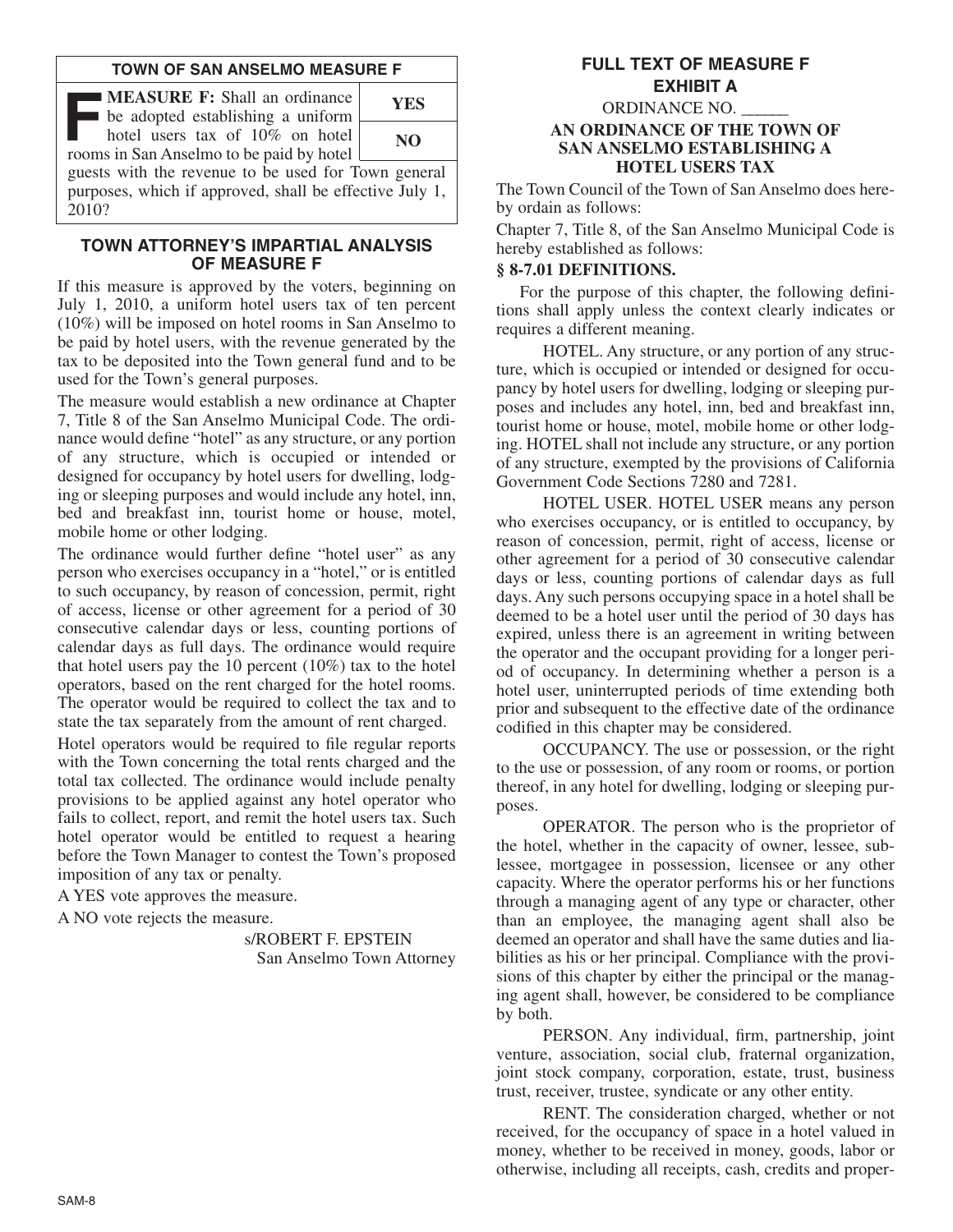ty and services of any kind or nature, without any deduction therefrom whatsoever.

### **§ 8-7.02 TAX IMPOSED.**

(A) For the privilege of occupancy in any hotel, each hotel user is subject to, and shall pay, a tax equal to the following percentage of the rent charged by the operator: ten percent.

(B) (1) The tax constitutes a debt owed by the hotel user to the Town which is extinguished only by payment to the operator or to the Town. The hotel user shall pay the tax to the operator of the hotel at the time the rent is paid.

(2) If the rent is paid in installments, a proportionate share of the tax shall be paid with each installment. The unpaid tax shall be due upon the hotel user's ceasing to occupy space in the hotel.

(3) If, for any reason, the tax due is not paid to the operator of the hotel, the Town Manager may require that such tax shall be paid directly to the Town Manager.

### **§ 8-7.03 EXEMPTIONS.**

In addition to the exemptions provided for in California Government Code Sections 7280 and 7281, no tax shall be imposed upon any person as to whom, or any occupancy as to which, it is beyond the power of the Town to impose the tax.

### **§ 8-7.04 OPERATOR'S DUTIES.**

Each operator shall collect the tax imposed by this chapter to the same extent, and at the same time, as the rent is collected from every hotel user. The amount of tax shall be separately stated from the amount of the rent charged and each hotel user shall receive a receipt for payment from the operator. No operator of a hotel shall advertise or state in any manner, whether directly or indirectly, that the tax, or any part thereof, will be assumed or absorbed by the operator, or that it will not be added to the rent, or that, if added, any part will be refunded, except in the manner provided in this chapter.

### **§ 8-7.05 REGISTRATION.**

(A) Within 30 days after the effective date of the ordinance codified in this chapter, or within 30 days after commencing business, whichever is later, the operator of any hotel renting occupancy to hotel users shall register the hotel with the Town and obtain from the Town a hotel users registration certificate to be at all times posted in a conspicuous place on the premises.

(B) The certificate shall, among other things, contain the following:

(1) The name of the operator;

(2) The address of the hotel;

(3) The date upon which the certificate was issued; and

(4) The following statement: "This Hotel User's Registration Certificate signifies that the person named on the face hereof has fulfilled the requirements of Chapter 7, Title 8 of the San Anselmo Municipal Code by registering with the Town Manager for the purpose of collecting from hotel users the hotel users tax and remitting that tax to the Town Manager. This Certificate does not authorize any person to conduct any unlawful business or to conduct any lawful business in an unlawful manner, nor to operate a hotel without strictly complying with all applicable laws, including, but not limited to those requiring a permit from any board, commission, department or office of the Town of San Anselmo."

### **§ 8-7.04 REPORTING AND REMITTING.**

(A) Each operator shall, on or before the last day of the month following the close of each calendar quarter, or at the close of any shorter reporting period which may be established by the Town Manager, make a return to the Town Manager on forms provided by the Town of the total rents charged and received and the amount of tax collected for hotel user occupancies. The Town Manager may establish shorter reporting periods for any certificate holder, if necessary, in order to insure collection of the tax and the Town Manager may require further information in the return. Returns and payments are due immediately upon cessation of business for any reason.

(B) All taxes collected by operators pursuant to this chapter shall be held in trust for the account of the Town until payment thereof is made to the Town Manager.

### **§ 8-7.05 GENERAL TAX.**

The tax imposed by this chapter shall be a general tax and not a special tax. The proceeds of the tax shall be deposited in the town's general fund and shall be available for all municipal purposes.

### **§ 8-7.06 PENALTIES AND INTEREST.**

(A) Any operator who fails to remit any tax imposed by this chapter within the required time shall pay an initial penalty of ten percent of the amount of the tax in addition to the amount of the tax. Any operator who fails to remit any delinquent remittance on or before a period of 30 days following the date on which the remittance first became delinquent shall pay a second delinquency penalty of ten percent of the amount of the tax in addition to the amount of the tax and ten percent penalty first imposed.

(B) If the Town Manager determines that the non-payment of any remittance due under this chapter is due to fraud, a penalty of 25 percent of the amount of the tax shall be added thereto in addition to the foregoing penalties. In addition to the penalties imposed, any operator who fails to remit any tax imposed by this chapter shall pay interest at the rate of 0.5 percent per month, or fraction thereof, on the amount of the tax, exclusive of penalties, from the date on which the remittance first became delinquent until paid. Every penalty imposed and the interest as accrues under the provisions of this section shall become a part of the tax herein required to be paid.

### **§ 8-7.07 FAILURE TO COLLECT AND REPORT TAX; DETERMINATION OF TAX.**

(A) If any operator fails or refuses to collect the tax and to make, within the time required, any report and remittance of the tax or any portion thereof, the Town Manager shall proceed in a manner as he or she may deem best to obtain facts and information on which to base an estimate of the tax due. As soon as the Town Manager shall procure the facts and information as he or she is able to obtain upon which to base the assessment of any tax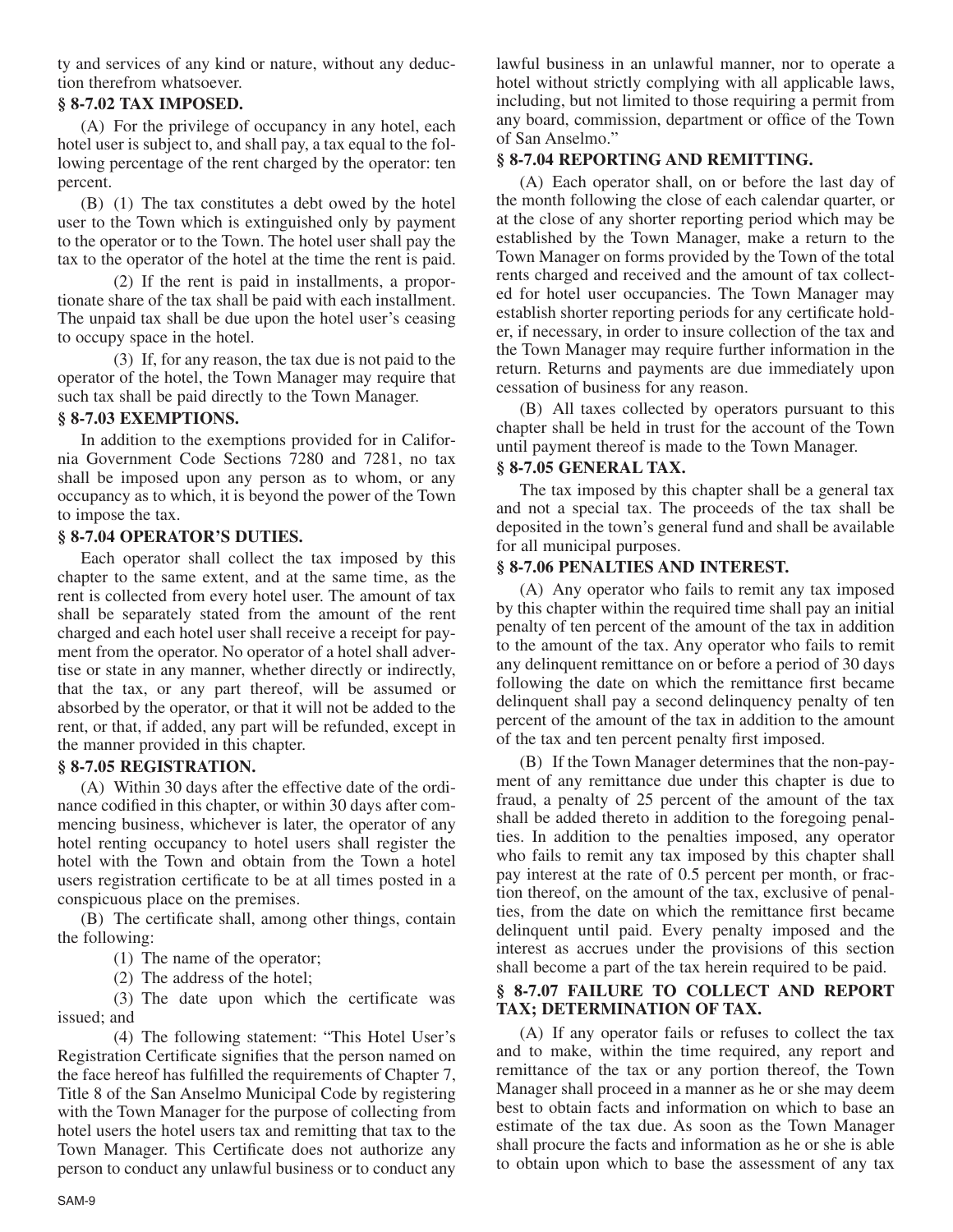imposed by this chapter and payable by any operator who has failed or refused to collect the same and to make the report and remittance, the Town Manager shall proceed to determine and assess against the operator the tax, interest and penalties provided for in this chapter.

(B) In case of the determination, the Town Manager shall give notice of the amount so assessed by serving it personally or by depositing it in the U.S. mail, postage prepaid, addressed to the operator so assessed at his or her last known place of business.

(C) The operator may, within ten days after the serving or mailing of the notice, make application, in writing, to the Town Manager for a hearing on the amount assessed. If application by the operator for a hearing is not made within the time prescribed, the tax, interest and penalties, if any, determined by the Town Manager shall become final and conclusive and shall be immediately due and payable. If such application is made, the Town Manager shall give not less than five days written notice, in the manner prescribed herein, to the operator to show cause, at a time; and place fixed in the notice, why the amount specified therein shall not be fixed for the tax, interest and penalties.

(D) At the hearing, the operator may appear and offer evidence why the specified tax, interest and penalties should not be so fixed. After the hearing, the Town Manager shall determine the proper tax to be remitted and shall, thereafter, give written notice to the operator, in the manner prescribed in this section, of the determination and the amount of the tax, interest and penalties. The amount determined to be due shall be payable after 15 days.

#### **§ 8-7.08 RECORDS.**

It shall be the duty of every operator to keep and preserve, for a period of three years, all records as may be necessary to determine the amount of the tax as the operator may have been liable for the collection of and payment to the town, which records the Town Manager shall have the right to inspect at all reasonable times.

#### **§ 8-7.09 REFUNDS.**

(A) Whenever the amount of any tax, interest or penalty has been overpaid, or paid more than once, or has been erroneously or illegally collected or received by the Town Manager under this chapter, it may be refunded as hereinafter set forth provided a claim therefor, in writing, stating under penalty of perjury the specific grounds upon which the claim is founded, is filed with the Town Manager within 90 days of the date of payment. The claim shall be on forms furnished by the Town Manager.

(B) An operator may claim a refund, or take as credit against taxes collected and remitted the amount overpaid, paid more than once or erroneously or illegally collected or received, when it is established in a manner prescribed by the Town Manager that the person from whom the tax has been collected was not a hotel user. Neither a refund, nor a credit shall be allowed unless the amount of the tax so collected has either been refunded to the hotel user or credited to rent subsequently payable by the hotel user to the operator.

(C) A hotel user may obtain a refund of taxes over-SAM-10

paid, or paid more than once, or erroneously or illegally collected or received by the town, by filing a claim in the manner hereinabove set forth, but only when the tax was paid by the hotel user directly to the Town Manager or when the hotel user, having paid the tax to the operator, establishes to the satisfaction of the Town Manager that the hotel user has been unable to obtain a refund from the operator who collected the tax.

(D) No refund shall be paid under the provisions of this section unless the claimant establishes the right thereto by written records showing entitlement thereto.

#### **§ 8-7.10 ACTIONS TO COLLECT.**

Any tax required to be paid under the provisions of this chapter shall be deemed a debt owed by the hotel user to the Town. Any such tax collected by an operator which has not been paid to the Town shall be deemed a debt owed by the operator to the Town. Any person owing money to the Town under the provisions of this chapter shall be liable to an action brought in the name of the Town for the recovery thereof.

The foregoing ordinance was introduced at a regular meeting of the San Anselmo Town council on the \_\_ day of

\_\_\_\_\_\_\_\_, 2009, and was adopted at a regular meeting on the  $\_\$  of  $\_\_\_\_\$ , 2009, by the following vote:

AYES: NOES: ABSENT: ABSTAIN:

> s/PETER BREEN Mayor

ATTEST:

s/BARBARA CHAMBERS Town Clerk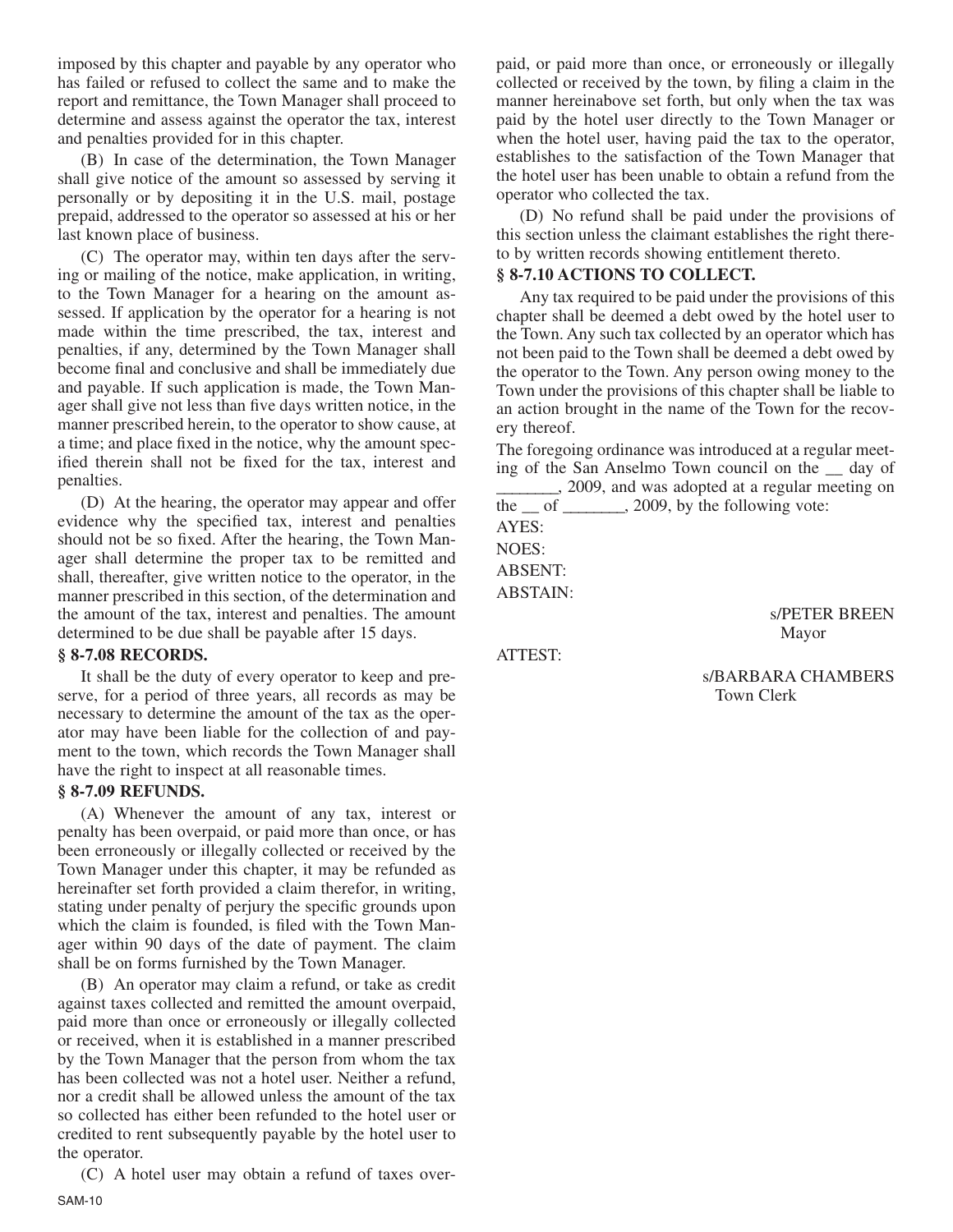### **ARGUMENT IN FAVOR OF MEASURE F**

Each year the Town loses over \$50,000 in uncollected hotel user's taxes. If San Anselmo had a hotel user tax, which would also include licensed bed and breakfast facilities, all of our residents would benefit. Like nearly every other city and town in the United States, San Anselmo would be better able to maintain and improve our library, our parks, our public safety, and our business improvement services if it had a broader range of revenue sources. This tax is NOT paid by the hotel. It is paid by the traveling guest. San Anselmo residents will greatly benefit in joining other Marin cities, towns, and the County in implementing a hotel user's tax. The tax would take effect in July of 2010. Vote YES on Measure F.

### s/IAN ROTH

Former Town Council member

s/DOUGLAS T. KELLY

Vice Chair, San Anselmo Parks and Recreation Commission

s/MICHAEL REX

Architect

s/CAREY A. LANDO

Capital Programs Monitoring Committee member s/ANN MURPHY

Communications Director

### **REBUTTAL TO ARGUMENT IN FAVOR OF MEASURE F**

San Anselmo Town records show that there is only one licensed B&B facility in the town and that is the San Anselmo Inn. This small business is being singled out for a new tax. The tax is not in the interests of the residents and it is not in the interests of the town businesses. Few of the Inn guests are tourist travelers, but tourists will be driven towards cheaper accommodation elsewhere, which is not good for local stores and restaurants. Regular guests who are visiting with their local relatives, or doing business in town, will also be tempted to seek alternatives. It makes good economic sense to maintain the current costs of staying at the Inn.

Please vote NO on Measure F. s/JULIE K. McNAIR s/KAY COLEMAN s/BETTINA ANNE KROOT